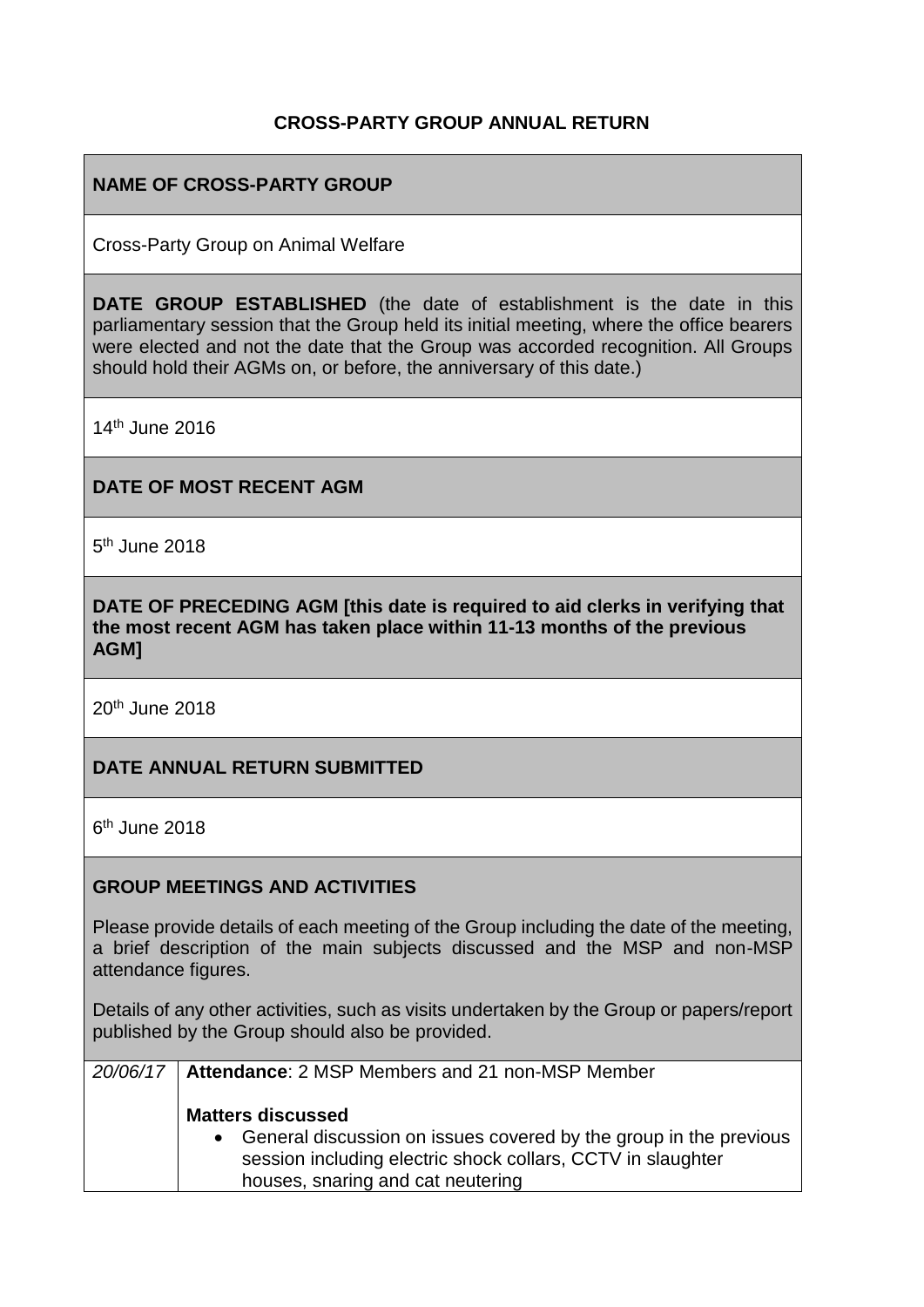|                                                                             | A list of proposed future presentations was compiled by the group                                                                   |  |  |
|-----------------------------------------------------------------------------|-------------------------------------------------------------------------------------------------------------------------------------|--|--|
| 05/9/17                                                                     | Attendance: 4 MSP Members and 24 non-MSP Members                                                                                    |  |  |
|                                                                             |                                                                                                                                     |  |  |
|                                                                             | <b>Matters discussed</b>                                                                                                            |  |  |
|                                                                             | Presentation by Seonaig Johnston on greyhound welfare. Export of<br>Scottish greyhounds and welfare charities not reporting welfare |  |  |
|                                                                             | incidents were highlighted. A Parliamentary Motion or PQ were                                                                       |  |  |
|                                                                             | proposed.                                                                                                                           |  |  |
|                                                                             | World Horse Welfare presented on general horse welfare issues<br>$\bullet$                                                          |  |  |
|                                                                             | including problems with the Central Equine Database, 'free to a good                                                                |  |  |
|                                                                             | home' horses and lack of knowledge in owners. A PQ on the                                                                           |  |  |
|                                                                             | database was suggested.                                                                                                             |  |  |
|                                                                             | The group was informed of a Private Members Bill enshrining the<br>$\bullet$                                                        |  |  |
|                                                                             | duties and obligations of those breeding dogs.<br>Puppy smuggling, Government legislative update and Tail Docking                   |  |  |
|                                                                             | were agreed as future presentations.                                                                                                |  |  |
| 12/12/17                                                                    | Attendance: 4 MSPs and 19 non-MSP Members                                                                                           |  |  |
|                                                                             |                                                                                                                                     |  |  |
|                                                                             | <b>Matters discussed</b>                                                                                                            |  |  |
|                                                                             | Dogs Trust gave a presentation on the Scottish puppy trade,<br>$\circ$                                                              |  |  |
|                                                                             | namely importing puppies from other countries. The Scottish                                                                         |  |  |
|                                                                             | Government have commited to a publicity campaign and the                                                                            |  |  |
|                                                                             | convenor is raising a Private Members Bill.<br>MSPs provided updates to the group of their activities including<br>$\circ$          |  |  |
|                                                                             | fox hunting, electric shock collars, greyhound racing and CCTV                                                                      |  |  |
|                                                                             | in slaughterhouses.                                                                                                                 |  |  |
|                                                                             | A Scottish Government representative provided the group with<br>$\circ$                                                             |  |  |
|                                                                             | an update. This included a consultation on CCTV in                                                                                  |  |  |
|                                                                             | slaughterhouses, the Circus Bill, consultation on sanctuaries                                                                       |  |  |
|                                                                             | and rehoming centres and research into the puppy trade.<br>Attendance: 3 MSPs and 24 non-MSP Members                                |  |  |
| 13/03/18                                                                    |                                                                                                                                     |  |  |
|                                                                             | <b>Matters discussed</b>                                                                                                            |  |  |
|                                                                             | Battersea Dog and Cat Home gave a presentation on sentencing                                                                        |  |  |
|                                                                             | in animal cruelty cases outlining their case for increasing the                                                                     |  |  |
|                                                                             | maximum sentences. The MSPs in the group agreed to write to                                                                         |  |  |
|                                                                             | the Cabinet secretary to discuss how they can work with the                                                                         |  |  |
|                                                                             | Government to move it forward.                                                                                                      |  |  |
|                                                                             | A brief general group discussion on fish welfare – it was agreed to<br>discuss this further at a future meeting.                    |  |  |
|                                                                             | Fish welfare, Animal sentience and Cat Neutering were agreed as                                                                     |  |  |
|                                                                             | topics for the next meeting                                                                                                         |  |  |
|                                                                             |                                                                                                                                     |  |  |
| <b>MSP MEMBERS OF THE GROUP</b>                                             |                                                                                                                                     |  |  |
| Please provide names and party designation of all MSP members of the Group. |                                                                                                                                     |  |  |
|                                                                             |                                                                                                                                     |  |  |
| <b>Christine Grahame (SNP)</b>                                              |                                                                                                                                     |  |  |
|                                                                             |                                                                                                                                     |  |  |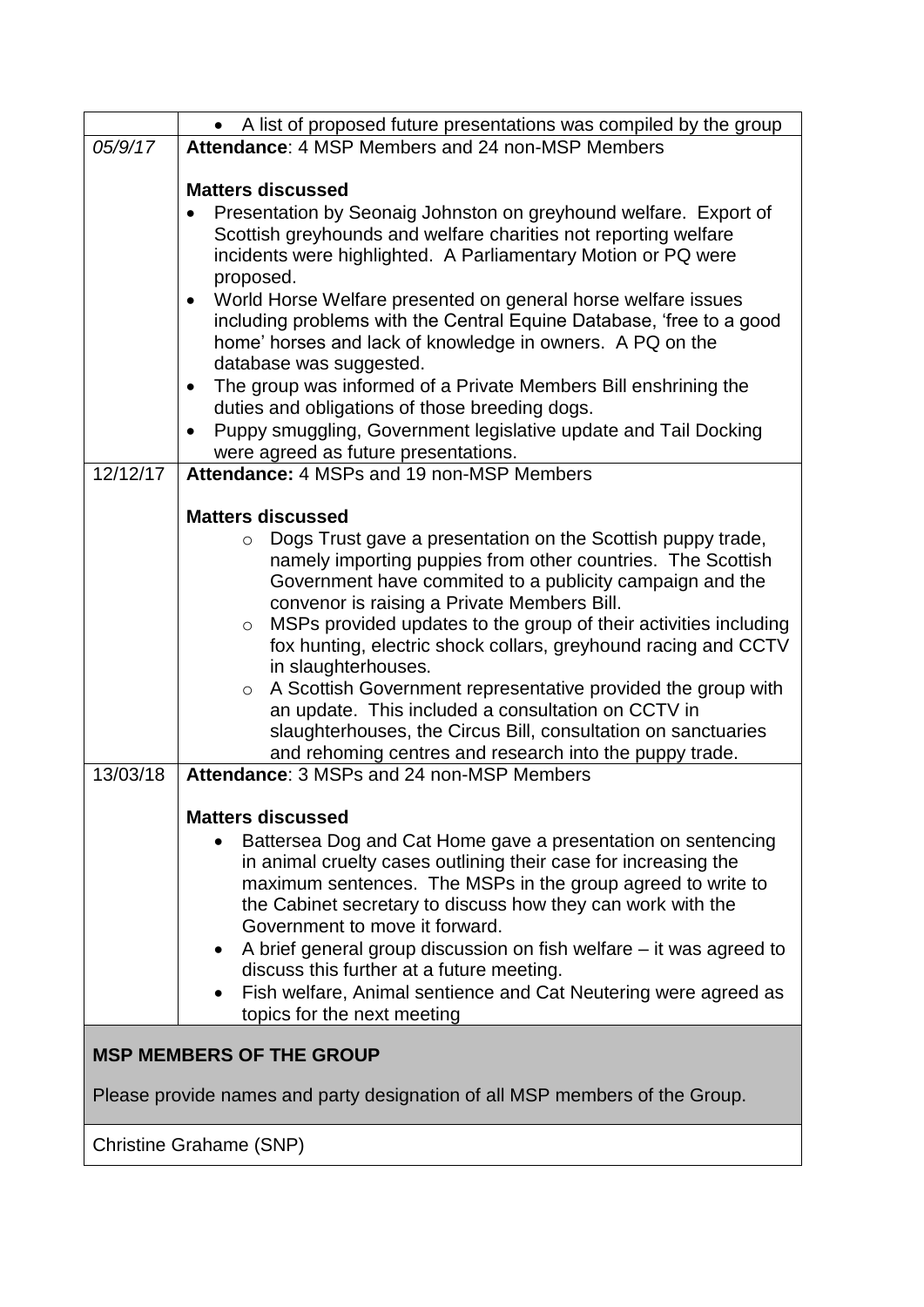Alison Johnstone (Green)

Colin Smyth (LAB)

Alex Cole-Hamilton (LD)

Emma Harper (SNP)

Gail Ross (SNP)

Gillian Martin (SNP)

Miles Briggs (CON)

Rona Mackay (SNP)

# **NON-MSP MEMBERS OF THE GROUP**

For organisational members please provide only the name of the organisation, it is not necessary to provide the name(s) of individuals who may represent the organisation at meetings of the Group.

| Individuals   | <b>Edna Elliot-McColl</b>                                                          |
|---------------|------------------------------------------------------------------------------------|
| Organisations | British Association for Shooting and Conservation - secretary<br><b>Animal Aid</b> |
|               | Animal and Plant Health Agency                                                     |
|               | <b>Animal Concern Advice Line</b>                                                  |
|               | <b>Association of British Riding Schools</b>                                       |
|               | <b>Blue Cross</b>                                                                  |
|               | <b>Born Free Foundation</b>                                                        |
|               | <b>British Deer Society</b>                                                        |
|               | <b>British Equine Veterinary Association</b>                                       |
|               | <b>British Horse Society</b>                                                       |
|               | <b>British Small Animal Veterinary Association</b>                                 |
|               | <b>British Veterinary Association</b>                                              |
|               | <b>British Veterinary Nursing Association</b>                                      |
|               | <b>Canine Concern Scotland Trust</b>                                               |
|               | <b>Cats Protection</b>                                                             |
|               | <b>CATSCO</b>                                                                      |
|               | <b>Compassion in World Farming</b>                                                 |
|               | <b>Cruelty Free International</b>                                                  |
|               | Dog Warden Association Scotland                                                    |
|               | Dogs Trust                                                                         |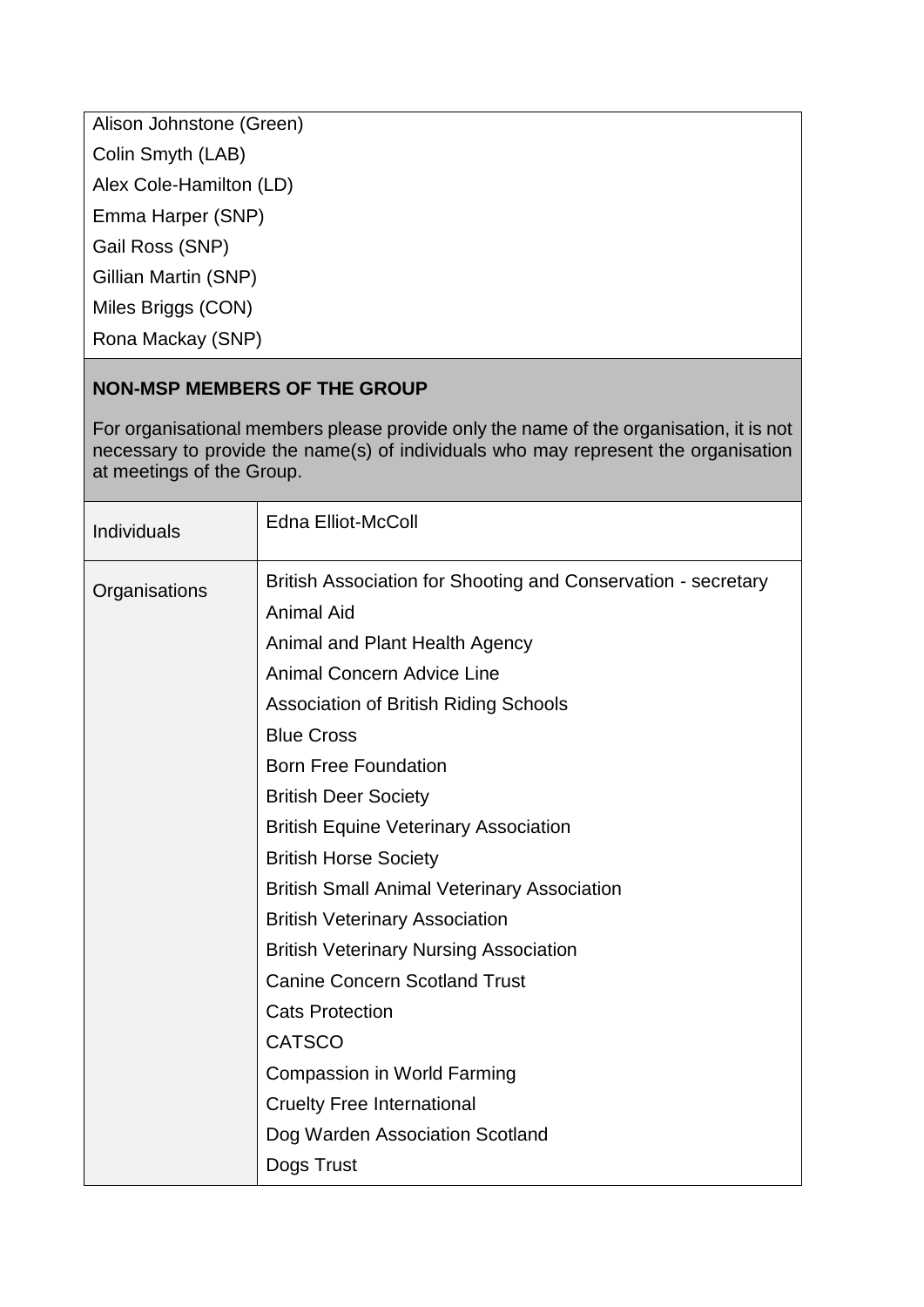| Edinburgh Dog and Cat Home                                           |
|----------------------------------------------------------------------|
| <b>Glo Wild</b>                                                      |
| <b>Horse Rescue Scotland</b>                                         |
| International Fund for Animal Welfare                                |
| Jeanne Marchig Centre for Animal Welfare                             |
| <b>League Against Cruel Sports</b>                                   |
| Local Authority Scottish Animal Health and Welfare Strategy<br>Group |
| <b>Marine Conservation International</b>                             |
| <b>National Farmers Union Scotland</b>                               |
| <b>National Wildlife Crime Unit</b>                                  |
| <b>Network for Animals</b>                                           |
| One Kind                                                             |
| <b>Perth and Kinross Council</b>                                     |
| <b>Rabbits Require Rights</b>                                        |
| Royal Society for the Protection of Birds (RSPB)                     |
| <b>Scotland's Rural College</b>                                      |
| <b>Scottish Badgers</b>                                              |
| <b>Scottish Countryside Alliance</b>                                 |
| Scottish Government (Rural and Environment Directorate)              |
| <b>Scottish Kennel Club</b>                                          |
| <b>Scottish Land and Estates</b>                                     |
| Scottish Society for the Prevention of Cruelty to Animals            |
| The Kennel Club                                                      |
| University of Aberdeen                                               |
| University of St Andrews                                             |
| <b>Weimaraner Rescue</b>                                             |
| <b>World Horse Welfare</b>                                           |

# **GROUP OFFICE BEARERS**

Please provide names for all office bearers. The minimum requirement is that two of the office bearers are MSPs and one of these is Convener – beyond this it is a matter for the Group to decide upon the office bearers it wishes to have. It is permissible to have more than one individual elected to each office, for example, co-conveners or multiple deputy conveners.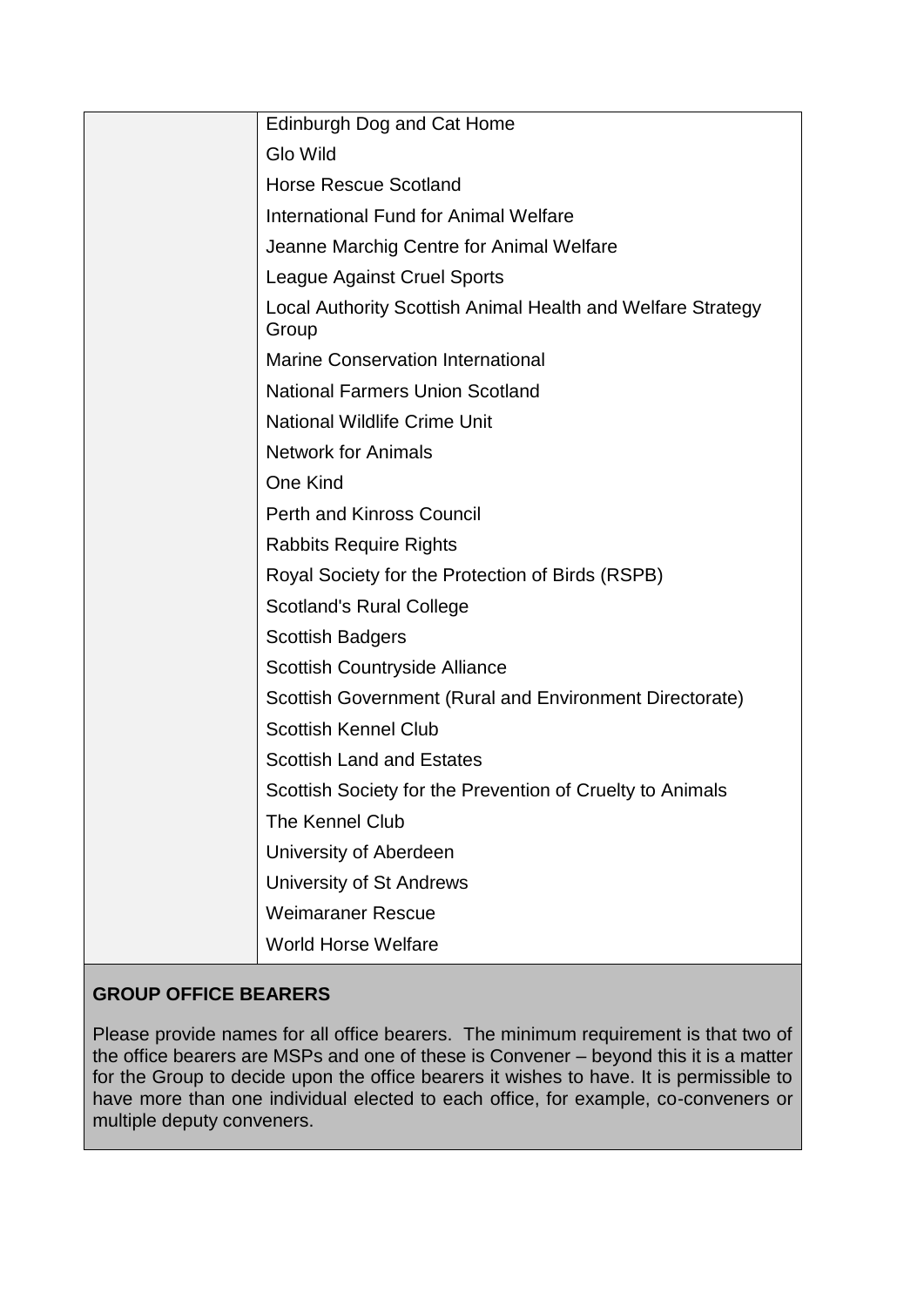| Convener               | <b>Christine Grahame (SNP)</b>                                                     |
|------------------------|------------------------------------------------------------------------------------|
| <b>Deputy Convener</b> | Alison Johnstone (Green)<br>Colin Smyth (LAB)                                      |
| Secretary              | Nicolle Hamilton on behalf of British Association for Shooting<br>and Conservation |
| Treasurer              | N/A                                                                                |

#### **FINANCIAL BENEFITS OR OTHER BENEFITS RECEIVED BY THE GROUP**

Please provide details of any financial or material benefit(s) received from a single source in a calendar year which has a value, either singly or cumulatively, of more than £500. This includes donations, gifts, hospitality or visits and material assistance such as secretariat support.

Details of material support should include the name of the individual providing support, the value of this support over the year, an estimate of the time spent providing this support and the name of the organisation that this individual is employed by / affiliated to in providing this support.

Groups should provide details of the date on which the benefit was received, the value of the benefit and a brief description of the benefit.

If the Group is not disclosing any financial information please tick the box to confirm that the Group has considered the support received, but concluded it totalled under the threshold for disclosure (£500).  $\nabla$ 

# **SUBSCRIPTION CHARGED BY THE GROUP**

Please provide details of the amount charged and the purpose for which the subscription is intended to be used.

No subscription charged.

# **CONVENER CONTACT DETAILS**

| <b>Name</b>              | <b>Christine Grahame MSP</b> |
|--------------------------|------------------------------|
| Parliamentary<br>address | Room Q2.01                   |